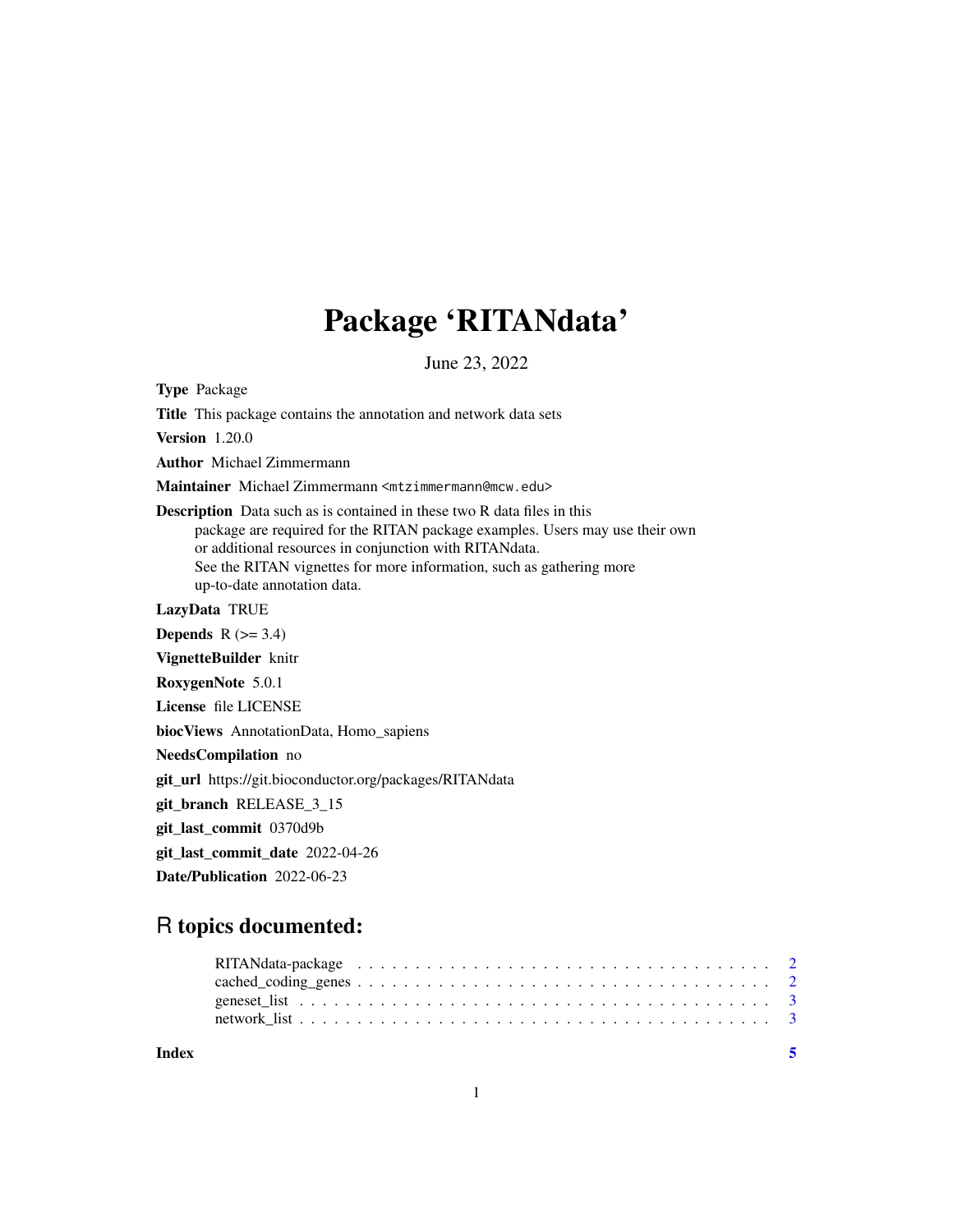<span id="page-1-0"></span>

#### Description

Data such as is contained in these two R data files in this package are required for the RITAN package examples. Users may use their own or additional resources in conjunction with RITANdata. See the RITAN vignettes for more information, such as gathering more up-to-date annotation data.

cached\_coding\_genes *cached\_coding\_genes.RData*

## Description

Gene symbols for all human protein coding genes, cached for use in RITAN vignettes. The set of all human protein coding genes is the default "background" list. This data was generated by running the load\_all\_protein\_coding\_symbols() function from RITAN and saving the resulting vector of gene symbols. By default, functions in RITAN will download the most recent list. We encourage users to use the most appropriate background for their study. See our vignettes for additional discussion.

#### Usage

```
cached_coding_genes
```
# Format

A chr vector of gene symbols for all protein coding genes

#### Value

Chr vector of gene symbols

#### Author(s)

Michael T Zimmermann

#### Source

ftp://ftp.ebi.ac.uk/pub/databases/genenames/new/tsv/locus\_groups/protein-coding\_gene.txt

#### Examples

print(str(cached\_coding\_genes))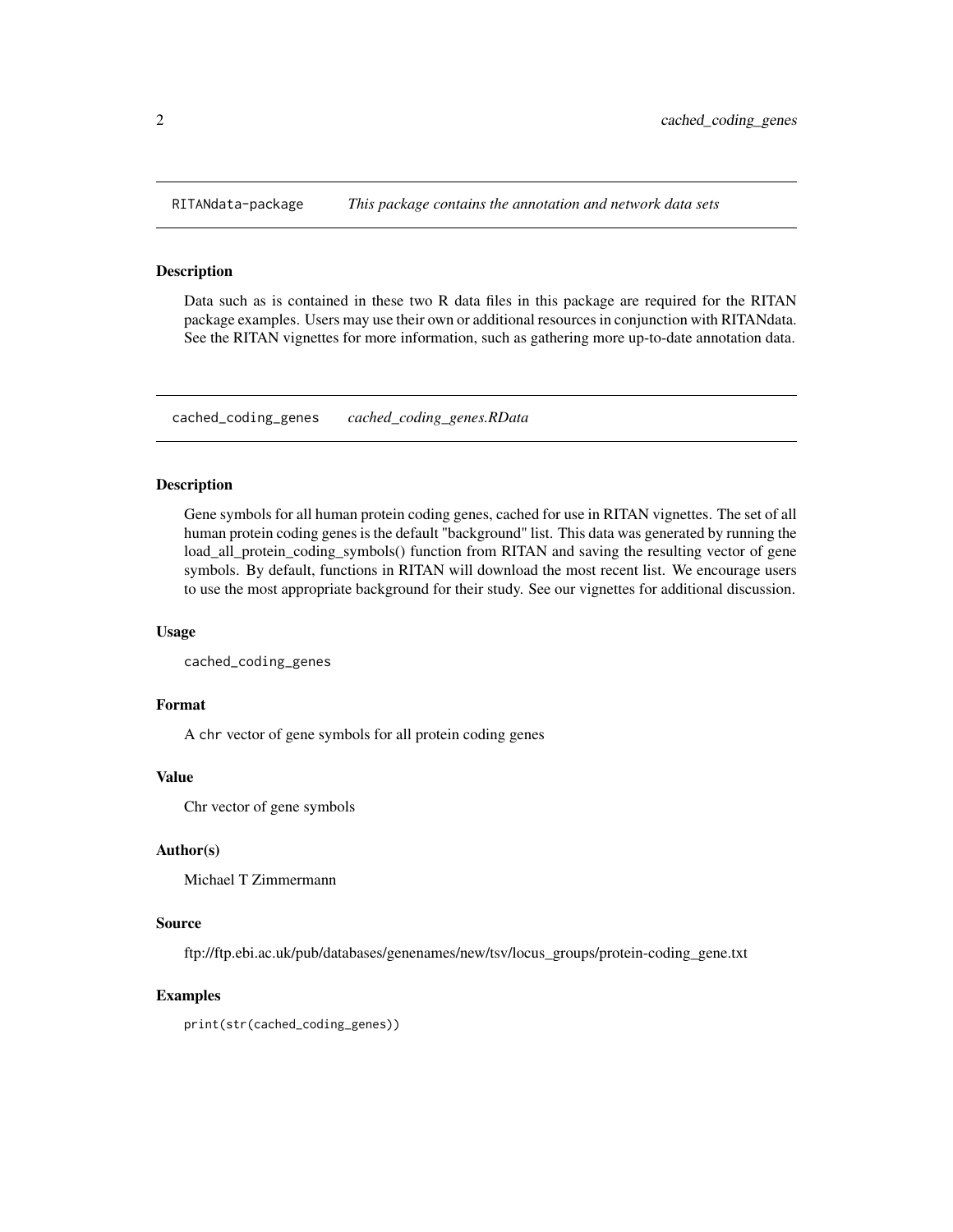<span id="page-2-0"></span>geneset\_list *geneset\_list.RData*

# Description

R list object containing annotation resources and the gene sets contained in each of them.

#### Usage

geneset\_list

# Format

A list with one element for each annotation resource. Each element contains a varying number of gene symbols.

#### Value

A list of resources. Each resource contains a list of genesets.

# Author(s)

Michael T Zimmermann

#### Source

Multiple sources used. See our table in the network vignette.

# Examples

```
print(names(geneset_list))
```
network\_list *network\_list.RData*

# Description

R list object containing network data resources and, when available, confidence scores for each interaction. Each resource was taken as-is from flat-file downloads and simplified into SIF files for expediency. Citation information for each cached resource can be accessed via attr(network\_list, 'network\_data\_sources'). Some resources are queried using existing R packages. For example, we access STRING data through STRINGdb. Future versions of RITAN will leverage additional existing package services.

#### Usage

network\_list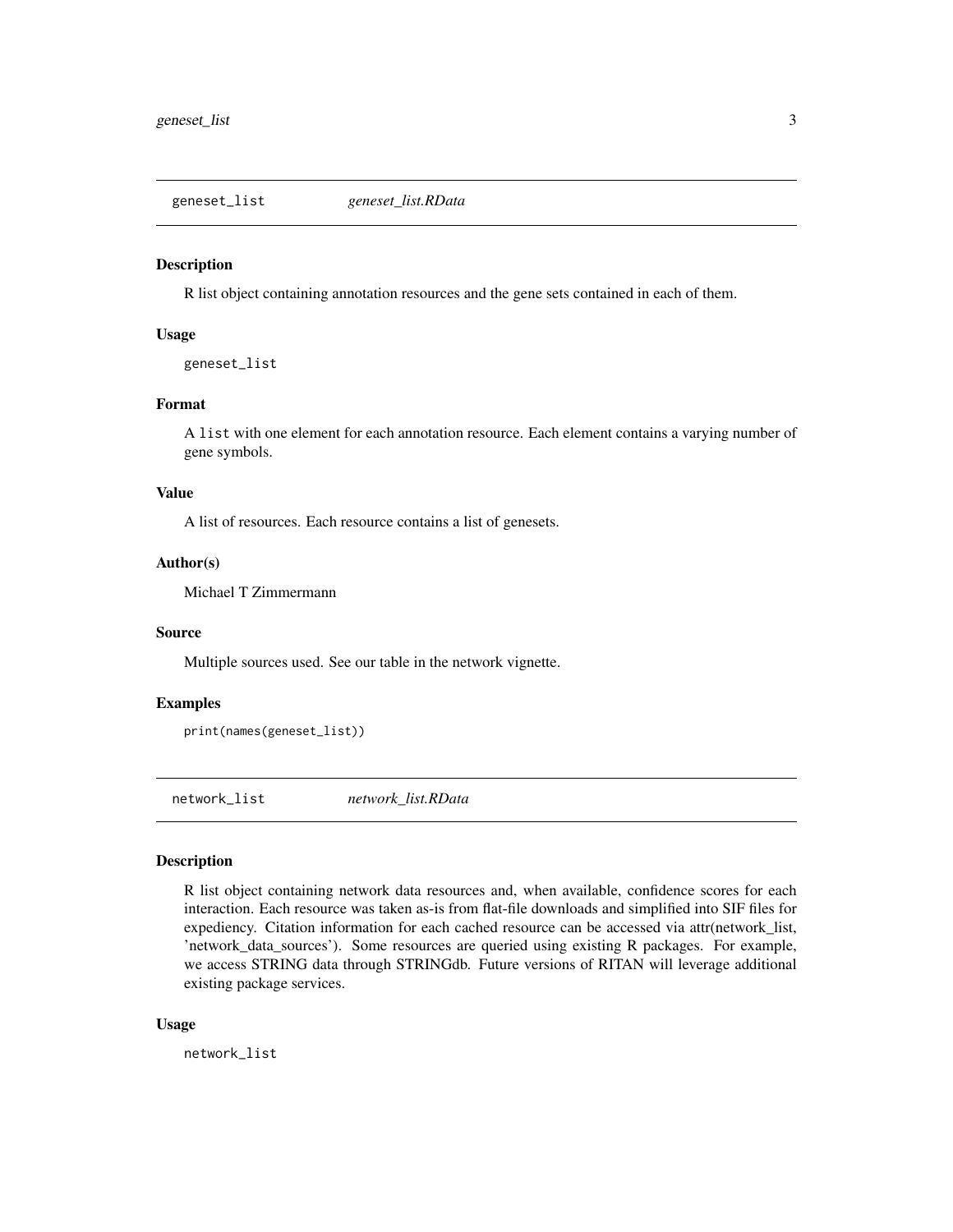# Format

A list of resources, one entry for each network resource. Each list element is a data.frame with 3 columns:

p1 protein or gene 1

edge\_type edge/interaction/connection type

p2 protein or gene 2

# Value

A list of netowrk resources. Each entry contains a list of edges as a data.frame.

# Author(s)

Michael T Zimmermann

# Source

Multiple sources used. See our table in the RITAN network vignette for citation information.

# Examples

print(names(network\_list))